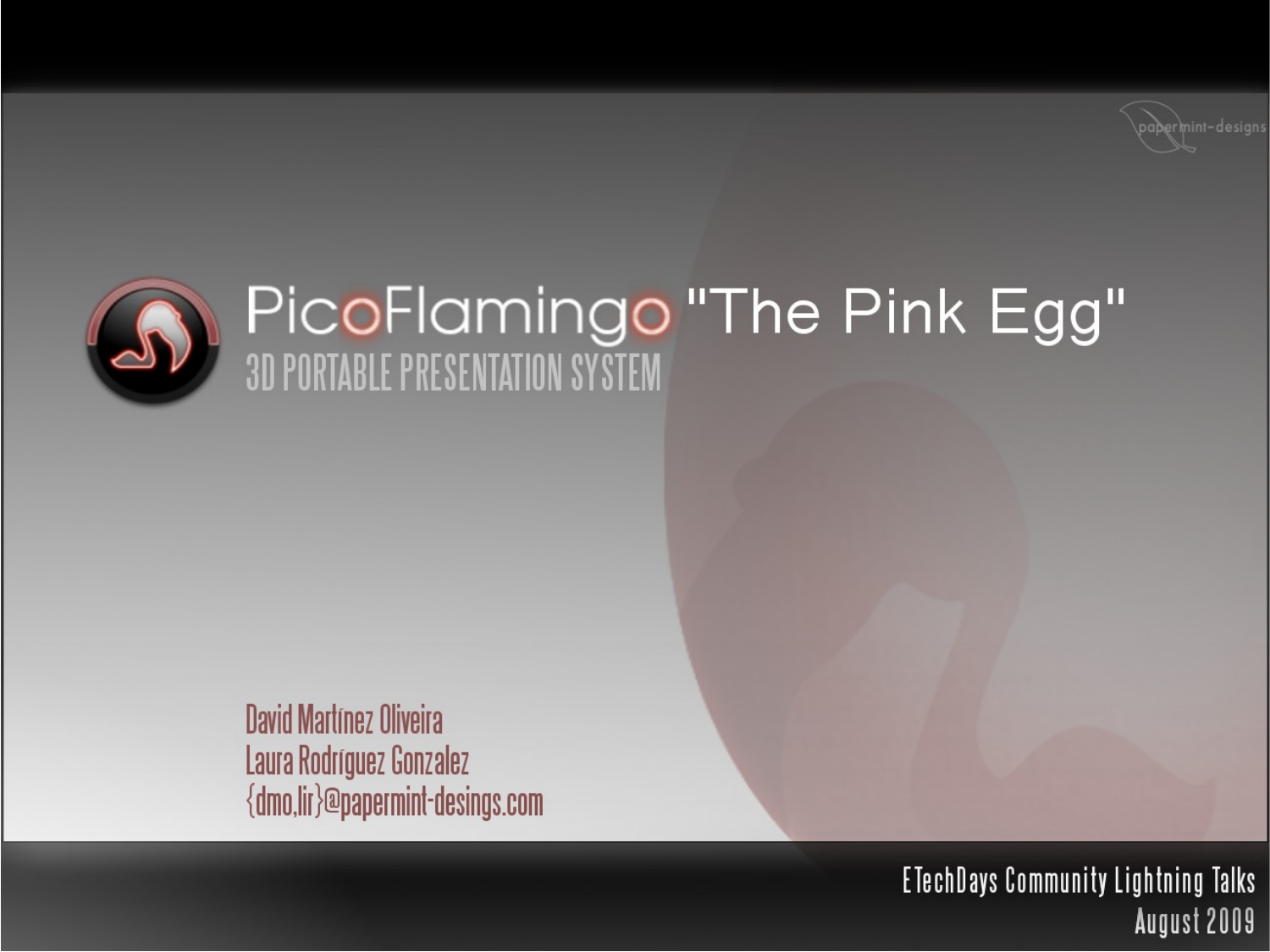

#### **· picoFlamingo is a 3D Portable Presentation System**



- Uses a BeagleBoard to fit in your pocket
- Complete System. No additional HW or SW required
- Everything in a slide is a 3D object

#### **· picoDLP is optional**



- With the picoDLP the system becomes fully portable
- Still can use available infrastructure with the DVI Interface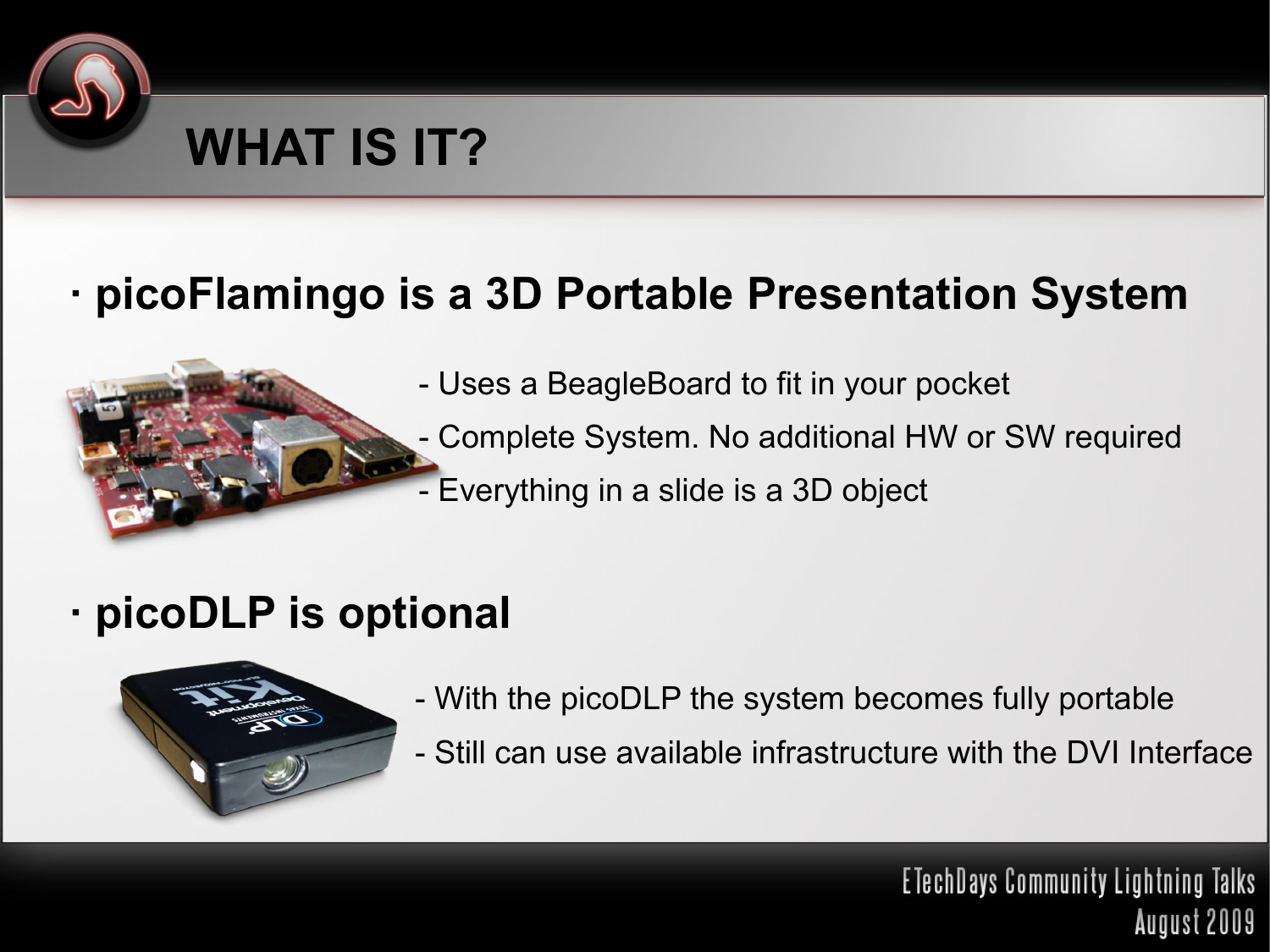## **WHAT IS IT COMPOSED OF?**

#### **· A simple application rendering the presentation**

- It is controlled remotely
- Can run in the BeagleBoard, x86 PC and maybe other devices
- Small and light (around 200Kb)

## **· A Remote Control Application**

- Ideally running in a mobile Device
- 
- · Symbian S60 (BlueTooth)
- · OpenMoko Free Runner (BT/Wifi)
- · Omap Zoom II MDP (on its way)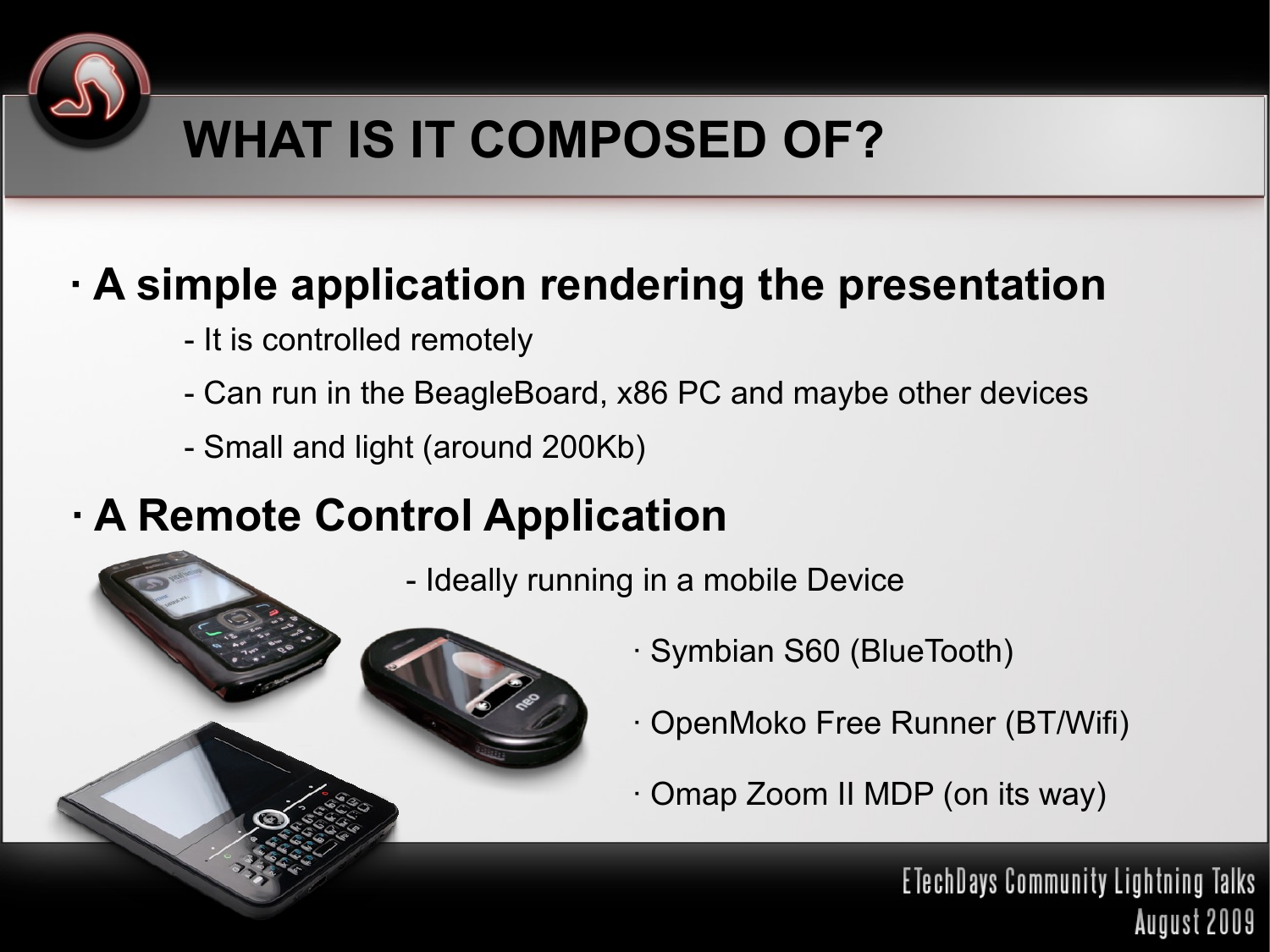## **WHAT IS THE CURRENT STATUS?**

#### **· "The Pink Egg" was released on August 2009**

- Supports TrueType Text

- Supports different image formats (jpg, png,...)

- Nice slide transitions
	- Basic 3D support



IK EGG'' HARDWARE (II)

The Pink EGG runs in the BeagleBoard ... maybe also in OpenPandora (someone wants to try?)

- **· Remote Clients**
	- Python S60 Client
	- SDL Advanced Client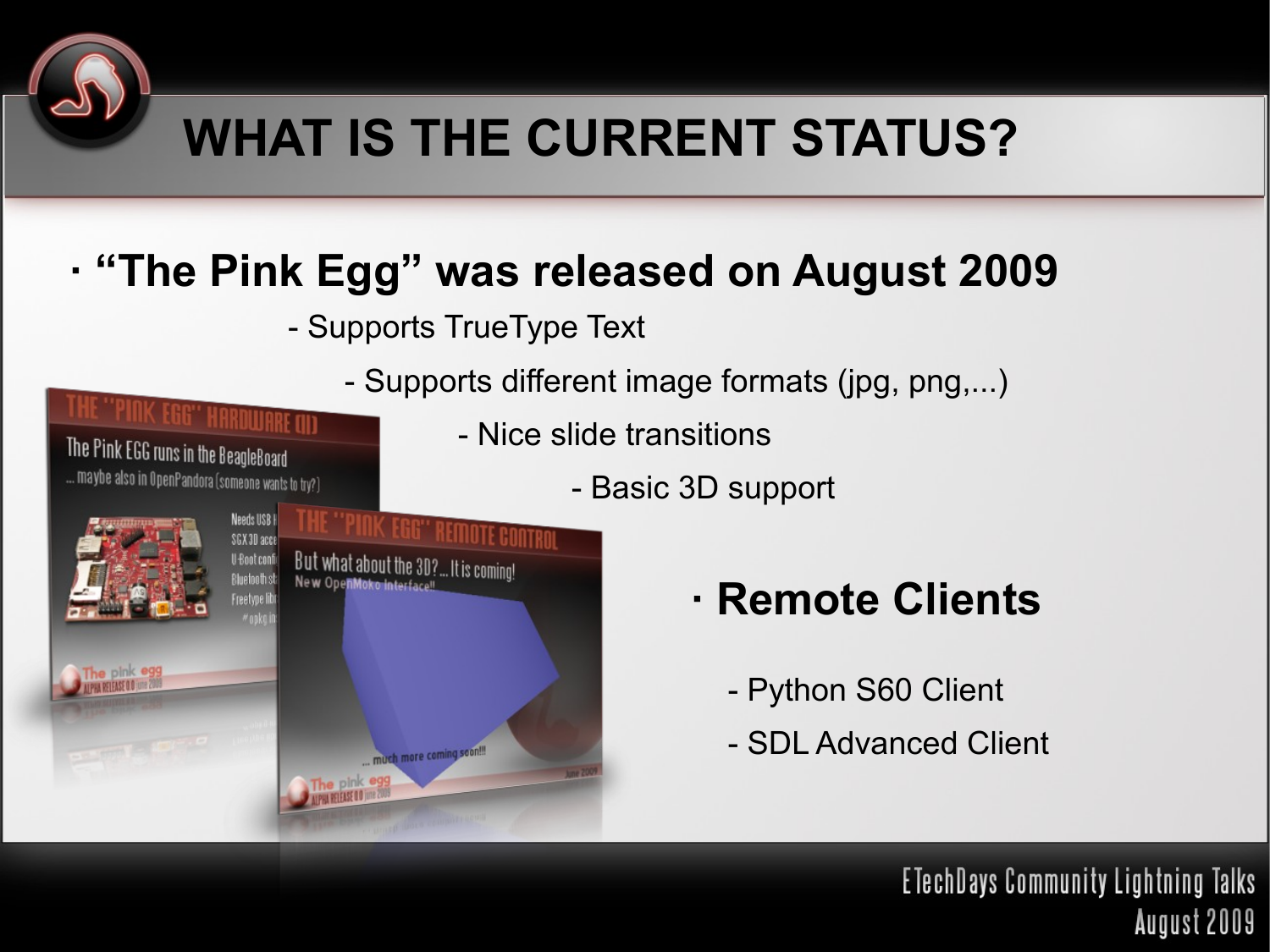## **WHAT IS COMING?**

## **· Graphics**

- Support full 3D Models (3DS format)
- Extended animations (3D models and submodels)

## **· Configuration**

- USB Mass Storage behavior for easy presentation transfer

### **· Control**

- Improved presentation and in-slide navigation
- Support for more devices for remote control using the OMAP Zoom II MDP for developing and testing